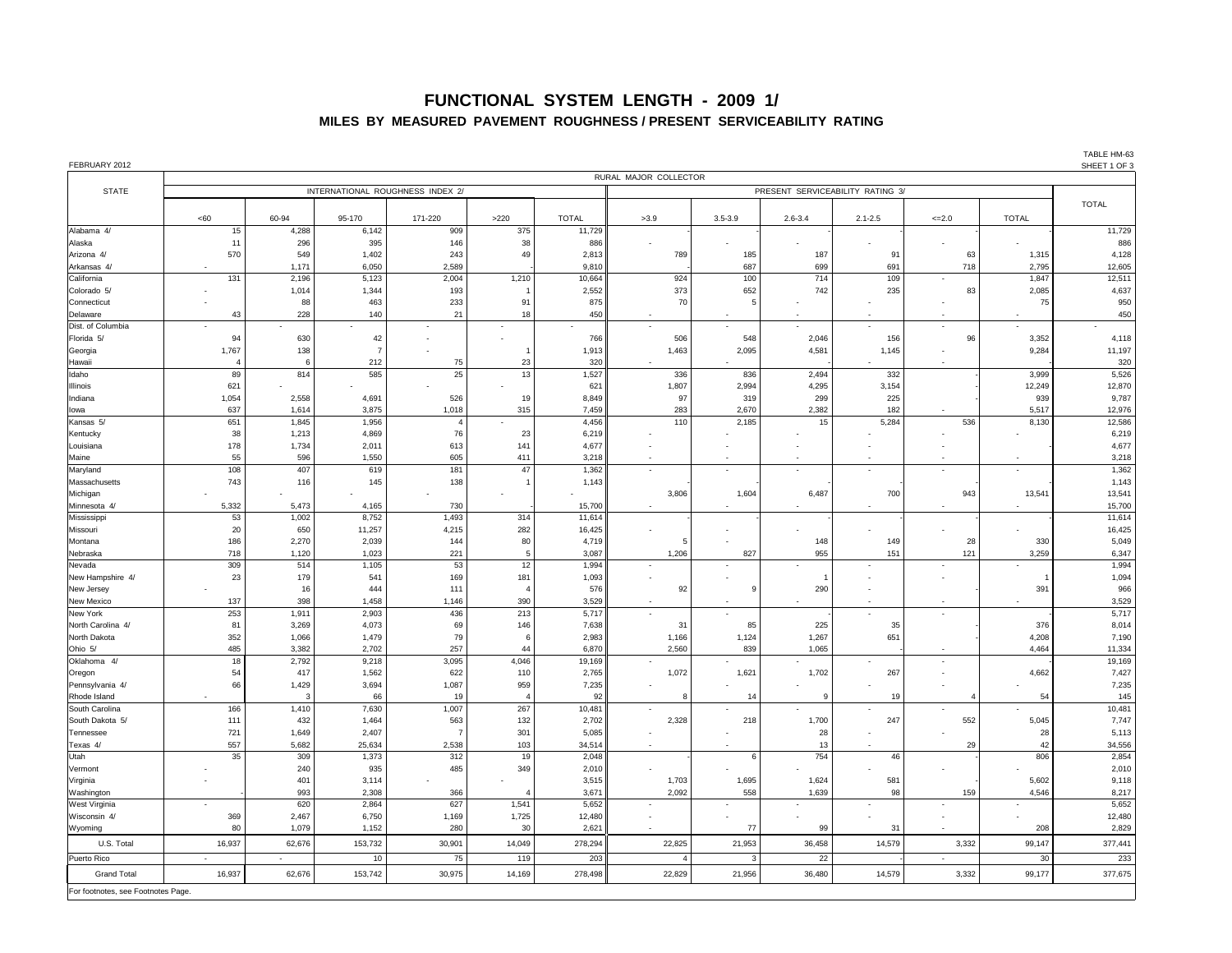| <60<br>73<br>8<br>44<br>5<br>63<br>2,357<br>- 0<br>143<br>28<br>30<br>$\sim$ | 60-94<br>771<br>34<br>64<br>27<br>260<br>6<br>29<br>48<br>744<br>690<br>11<br>20<br>289 | INTERNATIONAL ROUGHNESS INDEX 2/<br>95-170<br>897<br>127<br>211<br>339<br>2,836<br>112<br>668<br>97<br>724<br>225<br>49<br>60 | 171-220<br>247<br>36<br>94<br>46<br>2,303<br>10<br>172<br>28<br>9<br>57<br>50                                                              | $>220$<br>94<br>38<br>22<br>36<br>1,815<br>57<br>15<br>155                                                                         | <b>TOTAL</b><br>2,082<br>242<br>399<br>448<br>7,258<br>137<br>927<br>192                                                                   | URBAN MINOR ARTERIAL<br>>3.9<br>768<br>64<br>148<br>454<br>584                                                                                      | $3.5 - 3.9$<br>35<br>273<br>107<br>279<br>316                                   | PRESENT SERVICEABILITY RATING 3/<br>$2.6 - 3.4$<br>87<br>283<br>291<br>2,015<br>520 | $2.1 - 2.5$<br>33<br>243<br>798<br>164                                           | $\leq$ -2.0<br>$\overline{\phantom{a}}$<br>$\overline{\phantom{a}}$<br>34<br>34<br>36 | <b>TOTAL</b><br>122<br>1,357<br>739<br>3,274<br>1,490 | <b>TOTAL</b><br>1,187                                                                                                        |
|------------------------------------------------------------------------------|-----------------------------------------------------------------------------------------|-------------------------------------------------------------------------------------------------------------------------------|--------------------------------------------------------------------------------------------------------------------------------------------|------------------------------------------------------------------------------------------------------------------------------------|--------------------------------------------------------------------------------------------------------------------------------------------|-----------------------------------------------------------------------------------------------------------------------------------------------------|---------------------------------------------------------------------------------|-------------------------------------------------------------------------------------|----------------------------------------------------------------------------------|---------------------------------------------------------------------------------------|-------------------------------------------------------|------------------------------------------------------------------------------------------------------------------------------|
|                                                                              |                                                                                         |                                                                                                                               |                                                                                                                                            |                                                                                                                                    |                                                                                                                                            |                                                                                                                                                     |                                                                                 |                                                                                     |                                                                                  |                                                                                       |                                                       | 2,204<br>242<br>1,756<br>10,532                                                                                              |
|                                                                              |                                                                                         |                                                                                                                               |                                                                                                                                            |                                                                                                                                    |                                                                                                                                            |                                                                                                                                                     |                                                                                 |                                                                                     |                                                                                  |                                                                                       |                                                       |                                                                                                                              |
|                                                                              |                                                                                         |                                                                                                                               |                                                                                                                                            |                                                                                                                                    |                                                                                                                                            |                                                                                                                                                     |                                                                                 |                                                                                     |                                                                                  |                                                                                       |                                                       |                                                                                                                              |
|                                                                              |                                                                                         |                                                                                                                               |                                                                                                                                            |                                                                                                                                    |                                                                                                                                            |                                                                                                                                                     |                                                                                 |                                                                                     |                                                                                  |                                                                                       |                                                       |                                                                                                                              |
|                                                                              |                                                                                         |                                                                                                                               |                                                                                                                                            |                                                                                                                                    |                                                                                                                                            |                                                                                                                                                     |                                                                                 |                                                                                     |                                                                                  |                                                                                       |                                                       |                                                                                                                              |
|                                                                              |                                                                                         |                                                                                                                               |                                                                                                                                            |                                                                                                                                    |                                                                                                                                            |                                                                                                                                                     |                                                                                 |                                                                                     |                                                                                  |                                                                                       |                                                       |                                                                                                                              |
|                                                                              |                                                                                         |                                                                                                                               |                                                                                                                                            |                                                                                                                                    |                                                                                                                                            |                                                                                                                                                     |                                                                                 |                                                                                     |                                                                                  |                                                                                       |                                                       |                                                                                                                              |
|                                                                              |                                                                                         |                                                                                                                               |                                                                                                                                            |                                                                                                                                    |                                                                                                                                            |                                                                                                                                                     |                                                                                 |                                                                                     |                                                                                  |                                                                                       |                                                       | 1,627                                                                                                                        |
|                                                                              |                                                                                         |                                                                                                                               |                                                                                                                                            |                                                                                                                                    |                                                                                                                                            |                                                                                                                                                     | 99                                                                              | 50                                                                                  |                                                                                  |                                                                                       | 736                                                   | 1,662                                                                                                                        |
|                                                                              |                                                                                         |                                                                                                                               |                                                                                                                                            |                                                                                                                                    |                                                                                                                                            | $\blacksquare$                                                                                                                                      |                                                                                 |                                                                                     |                                                                                  | $\overline{\phantom{a}}$                                                              |                                                       | 192                                                                                                                          |
|                                                                              |                                                                                         |                                                                                                                               |                                                                                                                                            |                                                                                                                                    | 164                                                                                                                                        | $\blacksquare$                                                                                                                                      | $\sim$                                                                          | $\overline{\phantom{a}}$                                                            |                                                                                  | $\overline{\phantom{a}}$                                                              |                                                       | 164                                                                                                                          |
|                                                                              |                                                                                         |                                                                                                                               |                                                                                                                                            | 50                                                                                                                                 | 1,638<br>3,323                                                                                                                             | 668<br>253                                                                                                                                          | 797<br>205                                                                      | 801<br>460                                                                          | 80<br>60                                                                         | 48                                                                                    | 2,394<br>979                                          | 4,032<br>4,301                                                                                                               |
|                                                                              |                                                                                         |                                                                                                                               | 29                                                                                                                                         | 35                                                                                                                                 | 116                                                                                                                                        |                                                                                                                                                     |                                                                                 | $\overline{2}$                                                                      |                                                                                  |                                                                                       | 2                                                     | 119                                                                                                                          |
|                                                                              |                                                                                         |                                                                                                                               |                                                                                                                                            | 8                                                                                                                                  | 79                                                                                                                                         | 54                                                                                                                                                  | 109                                                                             | 334                                                                                 |                                                                                  | 3                                                                                     | 501                                                   | 580                                                                                                                          |
|                                                                              |                                                                                         | 30                                                                                                                            |                                                                                                                                            | 22                                                                                                                                 | 216                                                                                                                                        | 979                                                                                                                                                 | 983                                                                             | 1,555                                                                               | 445                                                                              |                                                                                       | 3,962                                                 | 4,178                                                                                                                        |
|                                                                              |                                                                                         | 523                                                                                                                           | 71                                                                                                                                         | 297                                                                                                                                | 1,208                                                                                                                                      | 259                                                                                                                                                 | 573                                                                             | 580                                                                                 | 250                                                                              |                                                                                       | 1,662                                                 | 2,870                                                                                                                        |
|                                                                              | 84<br>68                                                                                | 417<br>333                                                                                                                    | 267<br>179                                                                                                                                 | 571<br>134                                                                                                                         | 1,369<br>714                                                                                                                               | $\overline{2}$<br>47                                                                                                                                | 82<br>130                                                                       | 102<br>20                                                                           | 261                                                                              | $\blacksquare$<br>179                                                                 | 186<br>637                                            | 1,555<br>1,351                                                                                                               |
| 10                                                                           | 130                                                                                     | 785                                                                                                                           | 59                                                                                                                                         | 22                                                                                                                                 | 1,006                                                                                                                                      |                                                                                                                                                     |                                                                                 |                                                                                     |                                                                                  |                                                                                       |                                                       | 1,006                                                                                                                        |
|                                                                              |                                                                                         | 805                                                                                                                           | 312                                                                                                                                        | 421                                                                                                                                | 1,885                                                                                                                                      |                                                                                                                                                     |                                                                                 | 8                                                                                   |                                                                                  |                                                                                       | 8                                                     | 1,893                                                                                                                        |
| $\mathbf{3}$                                                                 | 47                                                                                      | 114                                                                                                                           | 45                                                                                                                                         | 23                                                                                                                                 | 232                                                                                                                                        | $\sim$                                                                                                                                              |                                                                                 |                                                                                     |                                                                                  | $\overline{\phantom{a}}$                                                              | $\blacksquare$                                        | 232                                                                                                                          |
| $\mathbf{3}$                                                                 | 69                                                                                      | 685                                                                                                                           |                                                                                                                                            |                                                                                                                                    | 1,441                                                                                                                                      | $\sim$                                                                                                                                              |                                                                                 | $\overline{\phantom{a}}$                                                            |                                                                                  | $\blacksquare$                                                                        | $\overline{\phantom{a}}$                              | 1,441                                                                                                                        |
|                                                                              |                                                                                         |                                                                                                                               |                                                                                                                                            |                                                                                                                                    |                                                                                                                                            |                                                                                                                                                     |                                                                                 |                                                                                     |                                                                                  |                                                                                       |                                                       | 3,755                                                                                                                        |
|                                                                              |                                                                                         |                                                                                                                               |                                                                                                                                            |                                                                                                                                    |                                                                                                                                            |                                                                                                                                                     |                                                                                 |                                                                                     |                                                                                  |                                                                                       |                                                       | 4,086<br>2,529                                                                                                               |
| $\overline{\phantom{0}}$                                                     | 105                                                                                     | 555                                                                                                                           |                                                                                                                                            |                                                                                                                                    | 947                                                                                                                                        |                                                                                                                                                     |                                                                                 |                                                                                     |                                                                                  |                                                                                       |                                                       | 947                                                                                                                          |
| 31                                                                           | 249                                                                                     | 621                                                                                                                           | 129                                                                                                                                        | 136                                                                                                                                | 1,167                                                                                                                                      |                                                                                                                                                     |                                                                                 |                                                                                     |                                                                                  | 780                                                                                   | 789                                                   | 1,955                                                                                                                        |
|                                                                              | 40                                                                                      | 103                                                                                                                           | 36                                                                                                                                         | 53                                                                                                                                 | 232                                                                                                                                        |                                                                                                                                                     |                                                                                 |                                                                                     |                                                                                  |                                                                                       |                                                       | 234                                                                                                                          |
|                                                                              | 6                                                                                       |                                                                                                                               |                                                                                                                                            |                                                                                                                                    |                                                                                                                                            |                                                                                                                                                     |                                                                                 |                                                                                     |                                                                                  |                                                                                       |                                                       | 699                                                                                                                          |
|                                                                              |                                                                                         |                                                                                                                               |                                                                                                                                            |                                                                                                                                    |                                                                                                                                            |                                                                                                                                                     |                                                                                 |                                                                                     |                                                                                  |                                                                                       |                                                       | 617<br>490                                                                                                                   |
|                                                                              | 17                                                                                      |                                                                                                                               |                                                                                                                                            |                                                                                                                                    |                                                                                                                                            |                                                                                                                                                     |                                                                                 |                                                                                     |                                                                                  |                                                                                       |                                                       | 3,484                                                                                                                        |
| 45                                                                           | 44                                                                                      | 188                                                                                                                           | 83                                                                                                                                         | 57                                                                                                                                 | 418                                                                                                                                        |                                                                                                                                                     |                                                                                 |                                                                                     | 188                                                                              |                                                                                       | 188                                                   | 605                                                                                                                          |
| 150                                                                          | 723                                                                                     | 2,685                                                                                                                         | 1,102                                                                                                                                      | 926                                                                                                                                | 5,585                                                                                                                                      |                                                                                                                                                     |                                                                                 |                                                                                     |                                                                                  |                                                                                       |                                                       | 5,585                                                                                                                        |
|                                                                              |                                                                                         |                                                                                                                               |                                                                                                                                            |                                                                                                                                    |                                                                                                                                            |                                                                                                                                                     |                                                                                 |                                                                                     |                                                                                  |                                                                                       |                                                       | 3,131                                                                                                                        |
|                                                                              |                                                                                         |                                                                                                                               |                                                                                                                                            |                                                                                                                                    |                                                                                                                                            |                                                                                                                                                     |                                                                                 |                                                                                     |                                                                                  |                                                                                       |                                                       | 273<br>3,906                                                                                                                 |
|                                                                              |                                                                                         |                                                                                                                               |                                                                                                                                            |                                                                                                                                    |                                                                                                                                            |                                                                                                                                                     |                                                                                 |                                                                                     |                                                                                  |                                                                                       |                                                       | 2,041                                                                                                                        |
| 5                                                                            | 5                                                                                       | 48                                                                                                                            | 20                                                                                                                                         | 20                                                                                                                                 | 98                                                                                                                                         | 463                                                                                                                                                 | 266                                                                             | 257                                                                                 | 23                                                                               |                                                                                       | 1,017                                                 | 1,115                                                                                                                        |
| 13                                                                           | 354                                                                                     | 2,302                                                                                                                         | 753                                                                                                                                        | 536                                                                                                                                | 3,958                                                                                                                                      |                                                                                                                                                     |                                                                                 |                                                                                     |                                                                                  |                                                                                       |                                                       | 3,958                                                                                                                        |
|                                                                              | 6                                                                                       |                                                                                                                               |                                                                                                                                            |                                                                                                                                    |                                                                                                                                            |                                                                                                                                                     |                                                                                 |                                                                                     |                                                                                  |                                                                                       |                                                       | 348                                                                                                                          |
|                                                                              |                                                                                         |                                                                                                                               |                                                                                                                                            |                                                                                                                                    |                                                                                                                                            |                                                                                                                                                     |                                                                                 |                                                                                     |                                                                                  |                                                                                       |                                                       | 1,480<br>373                                                                                                                 |
|                                                                              |                                                                                         |                                                                                                                               |                                                                                                                                            |                                                                                                                                    |                                                                                                                                            |                                                                                                                                                     |                                                                                 |                                                                                     |                                                                                  |                                                                                       |                                                       | 2,408                                                                                                                        |
| 34                                                                           | 525                                                                                     | 1,912                                                                                                                         | 423                                                                                                                                        | 177                                                                                                                                | 3,071                                                                                                                                      | 538                                                                                                                                                 | 811                                                                             | 1,959                                                                               | 880                                                                              | 554                                                                                   | 4,742                                                 | 7,813                                                                                                                        |
| 12                                                                           | 158                                                                                     | 350                                                                                                                           | 32                                                                                                                                         | 2                                                                                                                                  | 554                                                                                                                                        | 5                                                                                                                                                   | 28                                                                              | 251                                                                                 | 15                                                                               |                                                                                       | 299                                                   | 854                                                                                                                          |
|                                                                              | 23                                                                                      |                                                                                                                               | 32                                                                                                                                         |                                                                                                                                    | 104                                                                                                                                        | 6                                                                                                                                                   | 13                                                                              | -9                                                                                  |                                                                                  |                                                                                       | 40                                                    | 144                                                                                                                          |
|                                                                              |                                                                                         |                                                                                                                               |                                                                                                                                            |                                                                                                                                    |                                                                                                                                            |                                                                                                                                                     |                                                                                 |                                                                                     |                                                                                  |                                                                                       |                                                       | 2,274                                                                                                                        |
|                                                                              |                                                                                         |                                                                                                                               |                                                                                                                                            |                                                                                                                                    |                                                                                                                                            |                                                                                                                                                     |                                                                                 |                                                                                     |                                                                                  |                                                                                       |                                                       | 2,575<br>738                                                                                                                 |
|                                                                              |                                                                                         |                                                                                                                               |                                                                                                                                            |                                                                                                                                    |                                                                                                                                            |                                                                                                                                                     |                                                                                 |                                                                                     |                                                                                  |                                                                                       |                                                       | 2,489                                                                                                                        |
|                                                                              |                                                                                         | 30                                                                                                                            | 5                                                                                                                                          | 8                                                                                                                                  | 48                                                                                                                                         | 28                                                                                                                                                  | 32                                                                              | 47                                                                                  | 8                                                                                | 3                                                                                     | 118                                                   | 166                                                                                                                          |
| 6,173                                                                        | 9,598                                                                                   | 30,340                                                                                                                        | 10,630                                                                                                                                     | 9,327                                                                                                                              | 66,068                                                                                                                                     | 9,560                                                                                                                                               | 7,456                                                                           | 14,291                                                                              | 4,528                                                                            | 2,292                                                                                 | 38,128                                                | 104,196                                                                                                                      |
| $\overline{0}$                                                               | $\Omega$                                                                                | 105                                                                                                                           | 271                                                                                                                                        | 398                                                                                                                                | 773                                                                                                                                        | 77                                                                                                                                                  | 70                                                                              | 73                                                                                  | 14                                                                               |                                                                                       | 233                                                   | 1,006                                                                                                                        |
| 6,174                                                                        | 9,598                                                                                   | 30,444                                                                                                                        | 10,901                                                                                                                                     |                                                                                                                                    | 66,841                                                                                                                                     | 9,637                                                                                                                                               | 7,526                                                                           | 14,364                                                                              |                                                                                  |                                                                                       |                                                       | 105,202                                                                                                                      |
|                                                                              | 10<br>2,366<br>464<br>73<br>11<br>45<br>23<br>12<br>39<br>5<br>49                       | 336<br>38<br>15<br>741<br>178<br>69<br>508<br>348<br>310<br>164<br>20<br>278<br>152<br>132<br>134<br>515                      | 847<br>26<br>1,003<br>43<br>264<br>209<br>928<br>1,586<br>g<br>1,008<br>909<br>110<br>995<br>39<br>460<br>37<br>586<br>532<br>438<br>1,477 | 306<br>438<br>217<br>250<br>156<br>15<br>57<br>57<br>789<br>301<br>146<br>253<br>41<br>203<br>30<br>102<br>130<br>186<br>91<br>229 | 378<br>66<br>71<br>131<br>17<br>45<br>37<br>1,029<br>160<br>128<br>535<br>32<br>105<br>57<br>182<br>12<br>102<br>205<br>69<br>219<br>9,724 | 3,755<br>266<br>2,529<br>80<br>617<br>383<br>2,763<br>2,562<br>18<br>1,675<br>2,030<br>188<br>1,480<br>146<br>1,062<br>972<br>1,057<br>738<br>2,489 | 1,137<br>205<br>59<br>217<br>75<br>1,207<br>11<br>36<br>70<br>362<br>277<br>586 | 410<br>114<br>49<br>70<br>23<br>528<br>33<br>24<br>407<br>376<br>274                | 1,515<br>214<br>100<br>526<br>143<br>111<br>448<br>79<br>94<br>407<br>542<br>479 | 374<br>82<br>16<br>80<br>42<br>48<br>12<br>12<br>130<br>104<br>166                    | 384<br>3<br>70<br>59<br>27<br>40<br>3<br>14           | 3,820<br>618<br>107<br>720<br>569<br>255<br>2,231<br>11<br>160<br>227<br>1,346<br>1,302<br>1,519<br>4,542<br>2,292<br>38,361 |

TABLE HM-63

# **FUNCTIONAL SYSTEM LENGTH - 2009 1/**

### **MILES BY MEASURED PAVEMENT ROUGHNESS / PRESENT SERVICEABILITY RATING**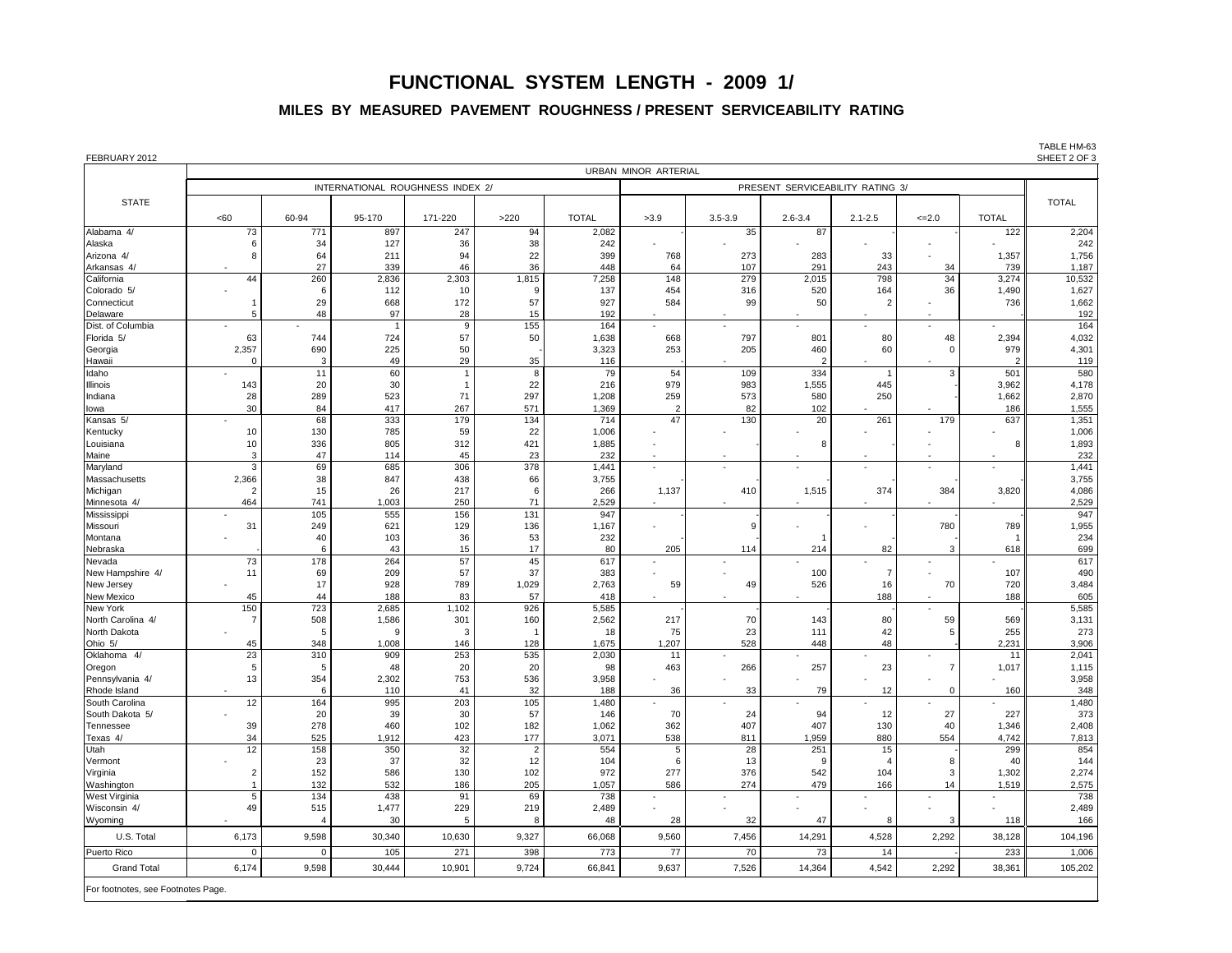|                                    | <b>URBAN COLLECTOR</b> |                          |                |                                  |          |              |                          |              |                                  |                          |            |              |              |
|------------------------------------|------------------------|--------------------------|----------------|----------------------------------|----------|--------------|--------------------------|--------------|----------------------------------|--------------------------|------------|--------------|--------------|
|                                    |                        |                          |                | INTERNATIONAL ROUGHNESS INDEX 2/ |          |              |                          |              | PRESENT SERVICEABILITY RATING 3/ |                          |            |              |              |
| <b>STATE</b>                       |                        |                          |                |                                  |          |              |                          |              |                                  |                          |            |              |              |
|                                    | <60                    | 60-94                    | 95-170         | 171-220                          | $>220$   | <b>TOTAL</b> | >3.9                     | $3.5 - 3.9$  | $2.6 - 3.4$                      | $2.1 - 2.5$              | $\leq 2.0$ | <b>TOTAL</b> |              |
| Alabama 4/                         | 3                      | 229                      | 1,116          | 348                              | 238      | 1,934        |                          | 32           | 171                              | 2                        |            | 205          | 2,139        |
| Alaska                             |                        | 19                       | 184            | 54                               | 81       | 339          | 8                        |              |                                  | $\overline{\phantom{a}}$ |            |              | 347          |
| Arizona 4/                         |                        | 36                       | 118            | 154                              | 49       | 357          | 503                      | 220          | 279                              | 90                       | 126        | 1,218        | 1,575        |
| Arkansas 4/                        |                        | 14                       | 21             | 5                                |          | 46           | 31                       | 142          | 380                              | 343                      | 129        | 1,025        | 1,071        |
| California                         | 27                     | 184                      | 1,675          | 2,032                            | 3,027    | 6,945        | 265                      | 368          | 1,781                            | 1,530                    | 110        | 4,055        | 10,999       |
| Colorado 5/                        |                        | 17                       | 24             |                                  |          | 43           | 565                      | 174          | 583                              | 283                      | 119        | 1,724        | 1,767        |
| Connecticut                        |                        | 21                       | 176            | 121                              | 20       | 338          | 1,227                    | 142          | 148                              |                          |            | 1,519        | 1,856        |
| Delaware                           | 3                      | 67                       | 181            | 64                               | 52       | 366          |                          |              |                                  | $\sim$                   | $\sim$     |              | 368          |
| Dist. of Columbia                  |                        |                          | $\overline{0}$ |                                  | 155      | 156          | $\overline{\phantom{0}}$ | $\Omega$     |                                  | $\sim$                   |            |              | 157          |
| Florida 5/                         | 11<br>1,392            | 56<br>28                 | 178            | 3                                |          | 256          | 1,573<br>250             | 1,702<br>133 | 2,759<br>673                     | 382<br>48                | 140        | 6,556        | 6,812        |
| Georgia<br>Hawaii                  |                        | 9                        | 25<br>96       | 129                              | 156      | 1,445<br>390 |                          |              |                                  |                          |            | 1,104        | 2,548<br>390 |
| Idaho                              | $\sim$                 |                          | $\blacksquare$ |                                  |          |              | 61                       | 163          | 363                              | 10                       | 2          | 600          | 600          |
| <b>Illinois</b>                    | 113                    |                          |                |                                  |          | 113          | 994                      | 933          | 1,701                            | 495                      |            | 4,123        | 4,237        |
| Indiana                            | 91                     | 62                       | 154            | 357                              | 284      | 948          | 641                      | 759          | 419                              | 289                      | 42         | 2,150        | 3,097        |
| lowa                               | 3                      | 77                       | 261            | 137                              | 386      | 865          |                          | 51           | 91                               |                          |            | 148          | 1,012        |
| Kansas 5/                          |                        | $\overline{\phantom{a}}$ | 176            | 306                              | 259      | 741          | $\overline{2}$           | 120          | 14                               | 194                      | 351        | 681          | 1,422        |
| Kentucky                           |                        | 45                       | 856            | 64                               | 10       | 975          |                          |              |                                  |                          |            |              | 975          |
| Louisiana                          | 17                     | 218                      | 899            | 349                              | 687      | 2,169        |                          |              | 3                                | 16                       |            | 20           | 2,189        |
| Maine                              |                        | 82                       | 179            | 131                              | 138      | 530          | $\blacksquare$           |              |                                  |                          | $\sim$     |              | 530          |
| Maryland                           |                        | 15                       | 637            | 493                              | 583      | 1,729        | $\overline{\phantom{a}}$ |              |                                  |                          |            |              | 1,729        |
| Massachusetts                      | 2,664                  |                          | 246            | 2                                |          | 2,912        |                          |              |                                  |                          |            |              | 2,912        |
| Michigan                           |                        |                          |                | 298                              |          | 299          | 727                      | 167          | 1,103                            | 137                      | 280        | 2,414        | 2,713        |
| Minnesota 4/                       | 91                     | 579                      | 1,046          | 292                              | 180      | 2,188        |                          |              |                                  |                          |            |              | 2,188        |
| Mississippi                        | $5\phantom{.0}$        | 20                       | 895            | 244                              | 285      | 1,448        |                          |              |                                  |                          |            |              | 1,448        |
| Missouri<br>Montana                | 30                     | 97                       | 301<br>3       | 105<br>16                        | 111      | 644<br>25    |                          |              | 136                              | 100                      | 1,613<br>6 | 1,613<br>250 | 2,257<br>275 |
| Nebraska                           |                        |                          | $\overline{2}$ | 3                                |          |              | 66                       | 47           | 171                              | 97                       | 58         | 439          | 444          |
| Nevada                             | 10                     | 89                       | 270            | 122                              | 141      | 632          |                          |              |                                  |                          |            |              | 632          |
| New Hampshire 4/                   |                        | 41                       | 124            | 70                               | 47       | 282          |                          |              | 202                              | 18                       |            | 221          | 503          |
| New Jersey                         |                        |                          | 316            | 581                              | 1,151    | 2,050        | 103                      | 161          | 383                              | 61                       |            | 710          | 2,760        |
| <b>New Mexico</b>                  |                        | 33                       | 177            | 170                              | 167      | 547          |                          |              |                                  | 709                      |            | 709          | 1,256        |
| <b>New York</b>                    | 9                      | 188                      | 2,323          | 896                              | 1,622    | 5,039        |                          |              |                                  |                          |            |              | 5,039        |
| North Carolina 4/                  |                        | 479                      | 948            | 260                              | 143      | 1,831        | 225                      | 207          | 394                              | 122                      | 105        | 1,053        | 2,884        |
| North Dakota                       |                        |                          | 3              |                                  |          |              | 62                       | 27           | 110                              | 34                       | 10         | 242          | 247          |
| Ohio 5/                            | 25                     | 134                      | 524            | 106                              | 32       | 821          | 1,996                    | 1,069        | 611                              | 129                      |            | 3,810        | 4,631        |
| Oklahoma 4/                        | $\overline{7}$         | 55                       | 268            | 257                              | 444      | 1,031        | 10                       |              |                                  |                          |            | 10           | 1,041        |
| Oregon                             |                        |                          | 2              | 19                               |          | 29           | 653                      | 473          | 574                              | 74                       | 42         | 1,816        | 1,845        |
| Pennsylvania 4/                    |                        | 142                      | 2,370          | 1,464                            | 1,357    | 5,333        |                          |              |                                  |                          |            |              | 5,333        |
| Rhode Island<br>South Carolina     |                        | 122                      | 16<br>1,270    | -7                               | 5<br>416 | 28           | 98                       | 162          | 194                              | 86                       | 11         | 552          | 580          |
| South Dakota 5/                    | 23                     |                          | 15             | 609<br>15                        | 69       | 2,439<br>99  | 49                       | -9           | 54                               | 19                       | 14         | 145          | 2,439<br>244 |
| Tennessee                          |                        | 5                        | 48             | 14                               | 37       | 104          | 581                      | 534          | 667                              | 208                      | 70         | 2,060        | 2,164        |
| Texas 4/                           | 22                     | 491                      | 2,699          | 796                              | 320      | 4,328        | 818                      | 1,148        | 3,467                            | 1,383                    | 885        | 7,701        | 12,029       |
| Utah                               |                        | 29                       | 132            | 24                               |          | 184          |                          | 11           | 610                              | 54                       | 12         | 688          | 872          |
| Vermont                            |                        |                          |                | 3                                |          |              | 11                       | 50           | 68                               | 25                       | 10         | 166          | 174          |
| Virginia                           |                        | 20                       | 136            | 13                               | 23       | 192          | 623                      | 572          | 822                              | 134                      | 43         | 2,195        | 2,387        |
| Washington                         |                        | 58                       | 292            | 309                              | 262      | 921          | 390                      | 253          | 411                              | 281                      | 32         | 1,368        | 2,288        |
| West Virginia                      |                        | 17                       | 295            | 158                              | 267      | 737          |                          |              |                                  |                          |            |              | 737          |
| Wisconsin 4/                       | 16                     | 335                      | 1,202          | 342                              | 408      | 2,303        |                          |              |                                  |                          |            |              | 2,303        |
| Wyoming                            |                        | 6                        | 16             | 5                                |          | $27\,$       | 51                       | 109          | 239                              | 50                       | 16         | 465          | 492          |
| U.S. Total                         | 4,564                  | 4,126                    | 22,896         | 11,949                           | 13,642   | 57,177       | 12,591                   | 9,949        | 19,581                           | 7,405                    | 4,236      | 53,761       | 110,937      |
| <b>Puerto Rico</b>                 | $\sim$                 | $\blacksquare$           | 45             | 128                              | 286      | 459          | 139                      | 160          | 403                              | 40                       |            | 743          | 1,202        |
| <b>Grand Total</b>                 | 4,564                  | 4,126                    | 22,941         | 12,077                           | 13,928   | 57,636       | 12,730                   | 10,109       | 19,984                           | 7,445                    | 4,236      | 54,504       | 112,140      |
| For footnotes, see Footnotes Page. |                        |                          |                |                                  |          |              |                          |              |                                  |                          |            |              |              |

TABLE HM-63<br>SHEET 3 OF 3

# **FUNCTIONAL SYSTEM LENGTH - 2009 1/**

### **MILES BY MEASURED PAVEMENT ROUGHNESS / PRESENT SERVICEABILITY RATING**